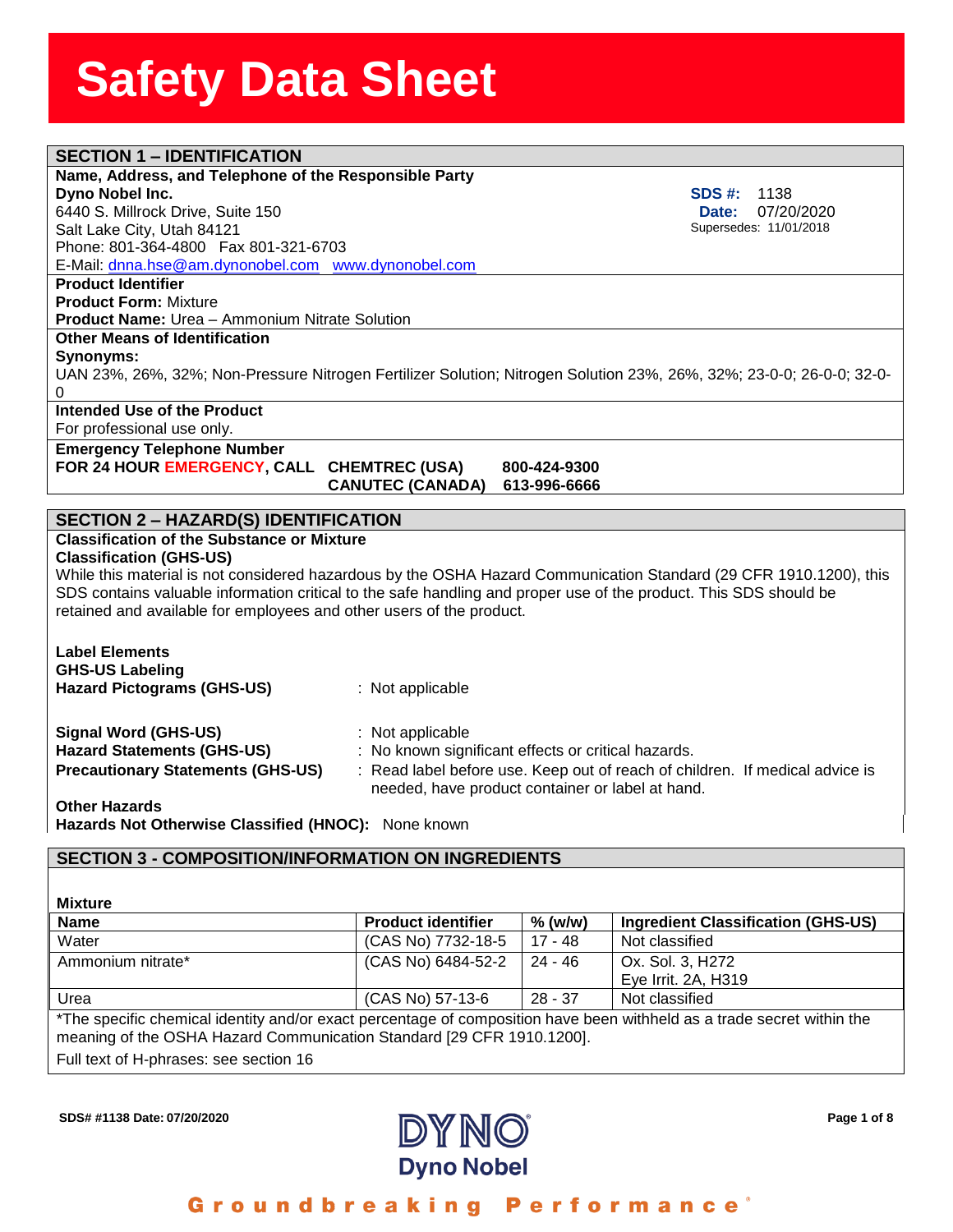# ass<del>ssssSSSS</del><br>Stern Stern Stern Stern Stern Stern Stern Stern Stern Stern Stern Stern Stern Stern Stern Stern Stern Stern St

#### **Description of First Aid Measures**

**SECTION 4 - FIRST AID MEASURES**<br>Description of First Aid Measures<br>General: Never give anything by mouth to an unconscious person. If you feel unwell, seek medical advice (show the label if possible).

**Inhalation:** Remove to fresh air and keep at rest in a position comfortable for breathing. Obtain medical attention if breathing difficulty persists.

**Skin Contact:** Remove/Take off immediately all contaminated clothing. Flush with plenty of water for at least 15 minutes. Seek medical advice if irritation develops or persists. Wash contaminated clothing before reuse.

**Eye Contact:** Rinse cautiously with water for at least 15 minutes. Remove contact lenses, if present and easy to do. Continue rinsing. Obtain medical attention.

**Ingestion:** Do NOT induce vomiting. Rinse mouth. Immediately call a POISON CENTER or doctor/physician.

#### **Most Important Symptoms and Effects Both Acute and Delayed**

**General:** May caus eye irritation.

**Inhalation:** Dust may cause irritation to the mouth, throat, and lungs.

**Skin Contact:** Prolonged contact with large amounts of dust may cause mechanical irritation.

**Eye Contact:** May cause eye irritation. Symptoms may include: redness, pain, swelling, itching, burning, tearing, and blurred vision.

**Ingestion:** Ammonium Nitrate: Ingestion may cause methemoglobinemia. Intial manifestation of methemoglobinemia is cyanosis, characterized by navy lips, tongue and mucous membranes, with skin color being slate grey. Further manifestation is characterized by headache, weakness, dyspnea, dizziness, stupor, respiratory distress and death due to anoxia. If ingested, nitrates may be reduced to nitrites by bacteria in the digestive tract. Signs and symptoms of nitrite poisoning include methemoglobinemia, nausea, dizziness, increased heart rate, hypotension, fainting and possibly shock. Large doses may cause systemic acidosis.

**Chronic Symptoms:** None expected under normal conditions of use.

**Indication of Any Immediate Medical Attention and Special Treatment Needed**

If you feel unwell, seek medical advice (show the label where possible). Causes methemoglobinemia – emergency response should treat appropriately, such as by intravenous administration of methylene blue.

#### **SECTION 5 - FIRE-FIGHTING MEASURES**

#### **Extinguishing Media**

**Suitable Extinguishing Media:** Use extinguishing media appropriate for surrounding fire. Flood with plenty of water. **Unsuitable Extinguishing Media:** A heavy water stream may spread burning liquid.

#### **Special Hazards Arising from the Substance or Mixture**

**Fire Hazard:** Not considered flammable but may burn at high temperatures.

**Explosion Hazard:** Product is not explosive.

**Reactivity:** Hazardous reactions will not occur under normal conditions.

**Advice for Firefighters**

**Precautionary Measures Fire:** Exercise caution when fighting any chemical fire. Under fire conditions closed containers may rupture or explode. Under fire conditions, hazardous fumes will be present.

**Firefighting Instructions:** Use water spray or fog for cooling exposed containers. In case of major fire and large quantities: Evacuate area. Fight fire remotely due to the risk of explosion.

**Protection During Firefighting:** Firefighters must use full bunker gear including NIOSH-approved positive pressure selfcontained breathing apparatus to protect against potential hazardous combustion or decomposition products and oxygen deficiencies. Evacuate area and fight the fire from a maximum distance or use unmanned hose holders or monitor nozzles. Cover pooling liquid with foam. Containers can build pressure if exposed to radiant heat; cool adjacent containers with flooding quantities of water until well after the fire is out. Withdraw immediately from the area if there is a rising sound from a venting safety device or discoloration of vessels, tanks, or pipelines. Be aware that burning liquid will float on water. Notify appropriate authorities if liquid enter sewers or waterways.

**Hazardous Combustion Products**: Ammonia. Nitric oxide/nitrogen dioxide.

**Reference to Other Sections:** Refer to section 9 for flammability properties.



### Groundbreaking Performance'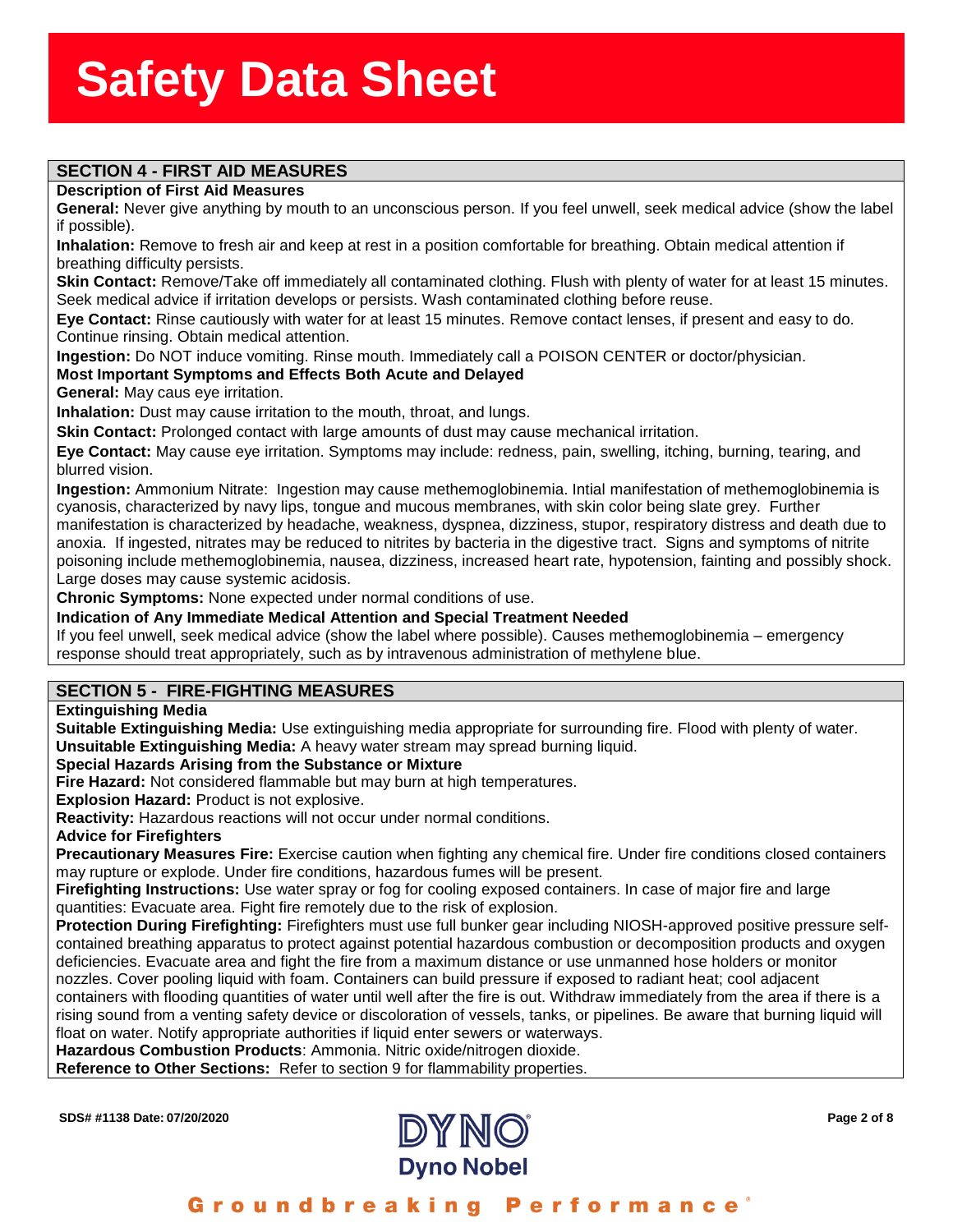#### **SECTION 6 - ACCIDENTAL RELEASE MEASURES**

**Personal Precautions, Protective Equipment** and Emergency Procedures

**ssssSSherrSheetSSh**

**General Measures:** Avoid all contact with skin, eyes, or clothing. Avoid breathing (vapor, mist, spray, dust).

#### **For Non-Emergency Personnel**

**Protective Equipment:** Use appropriate personal protection equipment (PPE).

**Emergency Procedures:** Evacuate unnecessary personnel.

#### **For Emergency Personnel**

**Protective Equipment:** Equip cleanup crew with proper protection.

**Emergency Procedures:** Stop leak if safe to do so. Eliminate ignition sources. Ventilate area.

#### **Environmental Precautions**

Avoid release to the environment. Prevent entry to sewers and public waters. Notify authorities if liquid enters sewers or public waters.

#### **Methods and Material for Containment and Cleaning Up**

**For Containment:** Remove sources of heat or ignition. Contain spills as much as possible. Do not flush to surface water. Spilled chemical can be used as fertilizer. Follow applicable Federal, State and local reporting requirements. **Methods for Cleaning Up:** Clean up spills immediately and dispose of waste safely. Spills should be contained with mechanical barriers. Transfer spilled material to a suitable container for disposal. Contact competent authorities after a spill.

#### **Reference to Other Sections**

See heading 8, Exposure Controls and Personal Protection.

#### **SECTION 7 - HANDLING AND STORAGE**

**Additional Hazards When Processed:** Material will not burn but thermal decomposition may result in flammable/toxic gases being formed if evaporated to near dryness. Dry residue may form explosive mixtures with organic materials. Avoid temperatures above 100°C (212°F) which may result in evaporation, thermal decomposition or explosion. May explode by detonation, heat or shock when evaporated to near dryness. Solution may detonate if subjected to heat and pressure. If evaporated to dryness, acts as an oxidizing agent, supports combustion by liberating oxygen even if smothered.

**Precautions for Safe Handling:** Store in compliance with all Federal, State, and local regulations. Store in a wellventilated area, away from incompatible materials or sources of heat and ignition. Empty containers may contain residue and can be dangerous. Do not pressurize, cut, weld, braze, solder, drill, grind or expose such containers to heat, flames, sparks or other sources of ignition; they may evolve noxious fumes. Never heat a dried UAN solution, especially when confined. Never combine with nitric acid.

**Hygiene Measures:** Handle in accordance with good industrial hygiene and safety procedures. Wash hands and other exposed areas with mild soap and water before eating, drinking or smoking and when leaving work.

#### **Conditions for Safe Storage, Including Any Incompatibilities**

**Technical Measures:** Comply with applicable regulations.

**Storage Conditions:** Store in a dry, cool and well-ventilated place. Keep container closed when not in use. Keep/Store away from direct sunlight, extremely high or low temperatures and incompatible materials.

**Incompatible Materials:** Strong acids, strong bases, strong oxidizers, nitric acid.

#### **Specific End Use(s)**

For professional use only.

#### **SECTION 8 - EXPOSURE CONTROLS/PERSONAL PROTECTION**

#### **Control Parameters**

For substances listed in section 3 that are not listed here, there are no established exposure limits from the manufacturer, supplier, importer, or the appropriate advisory agency including: ACGIH (TLV), NIOSH (REL), or OSHA (PEL).  **Exposure Controls**

**Appropriate Engineering Controls:** Ensure adequate ventilation, especially in confined areas. Emergency eye wash fountains and safety showers should be available in the immediate vicinity of any potential exposure. Ensure all national/local regulations are observed.



### Groundbreaking Performance'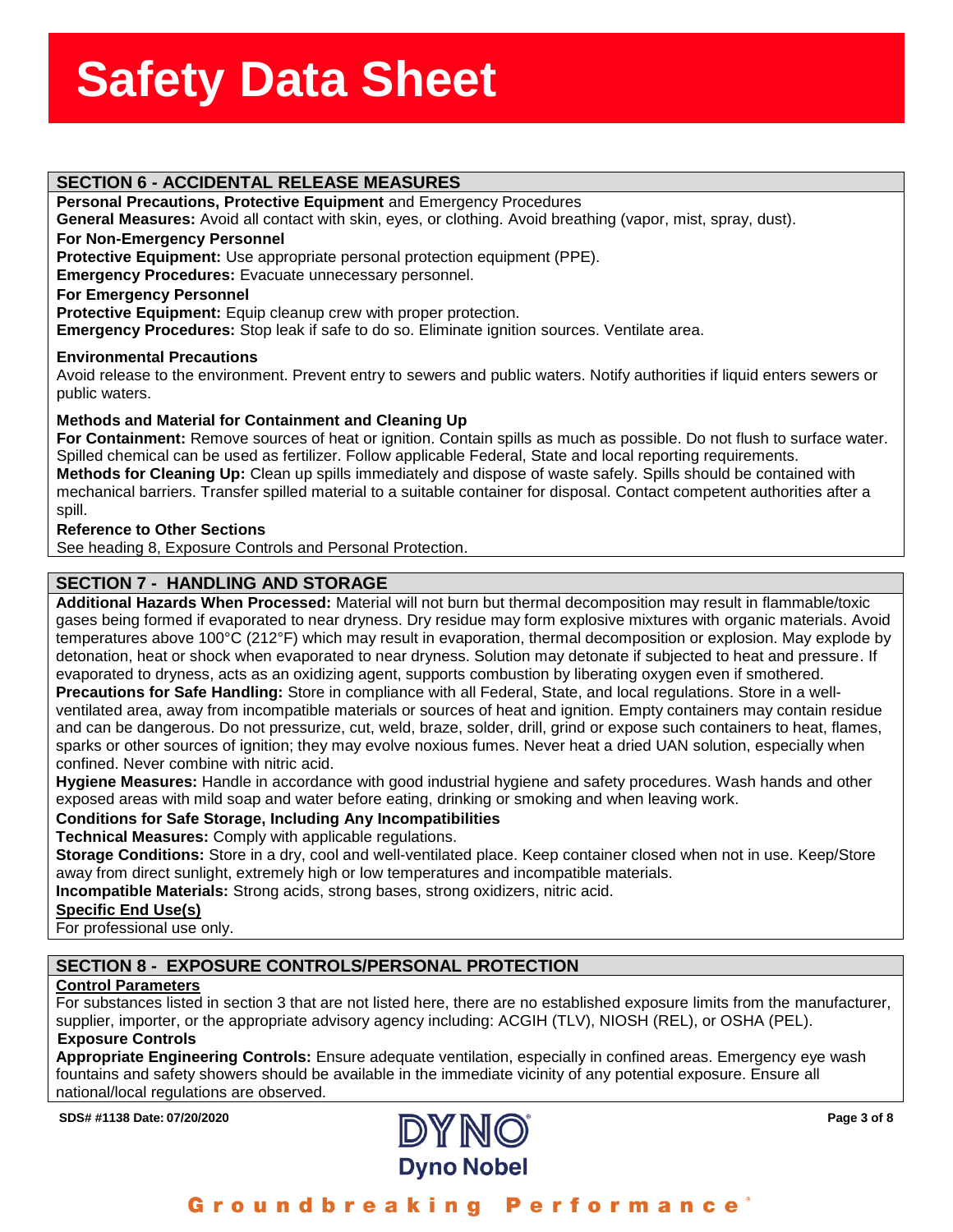**Personal Protective Equipment:** Protective goggles. Gloves. Protective clothing. Boots. If ventilation is insufficient: wear<br>Personal Protective Equipment: Protective goggles. Gloves. Protective clothing. Boots. If ventil



**Materials for Protective Clothing:** Chemically resistant materials and fabrics.

**Hand Protection:** Wear chemically resistant protective gloves.

**Eye Protection:** Chemical safety goggles.

**Skin and Body Protection:** Wear suitable protective clothing.

**Respiratory Protection:** Use a NIOSH-approved respirator or self-contained breathing apparatus whenever exposure may exceed established Occupational Exposure Limits.

**Environmental Exposure Controls:** Do not allow the product to be released into the environment.

**Consumer Exposure Controls:** Do not eat, drink or smoke during use.

#### **SECTION 9 - PHYSICAL AND CHEMICAL PROPERTIES**

**Information on Basic Physical and Chemical Properties**

| <b>Physical State</b>                                             |   | Liquid                                                              |
|-------------------------------------------------------------------|---|---------------------------------------------------------------------|
| Appearance                                                        |   | Not available                                                       |
| Odor                                                              |   | Not available                                                       |
| <b>Odor Threshold</b>                                             |   | Not available                                                       |
| рH                                                                |   | Not available                                                       |
| <b>Evaporation Rate</b>                                           |   | Not available                                                       |
| <b>Melting Point</b>                                              |   | Not available                                                       |
| <b>Freezing Point</b>                                             |   | Not available                                                       |
| <b>Boiling Point</b>                                              |   | 100 °C Water (212 °F)                                               |
| <b>Flash Point</b>                                                |   | -11°C (12°F) for 32.5% and 0°C (32°F) for 40% solution              |
| <b>Auto-ignition Temperature</b>                                  |   | Not available                                                       |
| <b>Decomposition Temperature</b>                                  |   | Not available                                                       |
| <b>Flammability (solid, gas)</b>                                  |   | Not available                                                       |
| <b>Lower Flammable Limit</b>                                      |   | Not available                                                       |
| <b>Upper Flammable Limit</b>                                      |   | Not available                                                       |
| <b>Vapor Pressure</b>                                             |   | Not available                                                       |
| Relative Vapor Density at 20 °C                                   |   | Not available                                                       |
| <b>Relative Density</b>                                           |   | Not available                                                       |
| <b>Specific Gravity</b>                                           |   | $1.29 - 1.33$ g/cc (10.8 – 11.1 lbs/gal)                            |
| <b>Solubility</b>                                                 |   | Soluble                                                             |
| <b>Partition Coefficient: N-Octanol/Water</b>                     |   | Not available                                                       |
| <b>Viscosity</b>                                                  |   | Not available                                                       |
| <b>Explosive properties</b>                                       |   | Product is not explosive                                            |
| <b>Explosion Data - Sensitivity to Mechanical</b>                 | ÷ | Not expected to present an explosion hazard due to mechanical       |
| <b>Impact</b>                                                     |   | impact                                                              |
| <b>Explosion Data - Sensitivity to Static</b><br><b>Discharge</b> |   | Not expected to present an explosion hazard due to static discharge |



Groundbreaking **Performance**<sup>®</sup>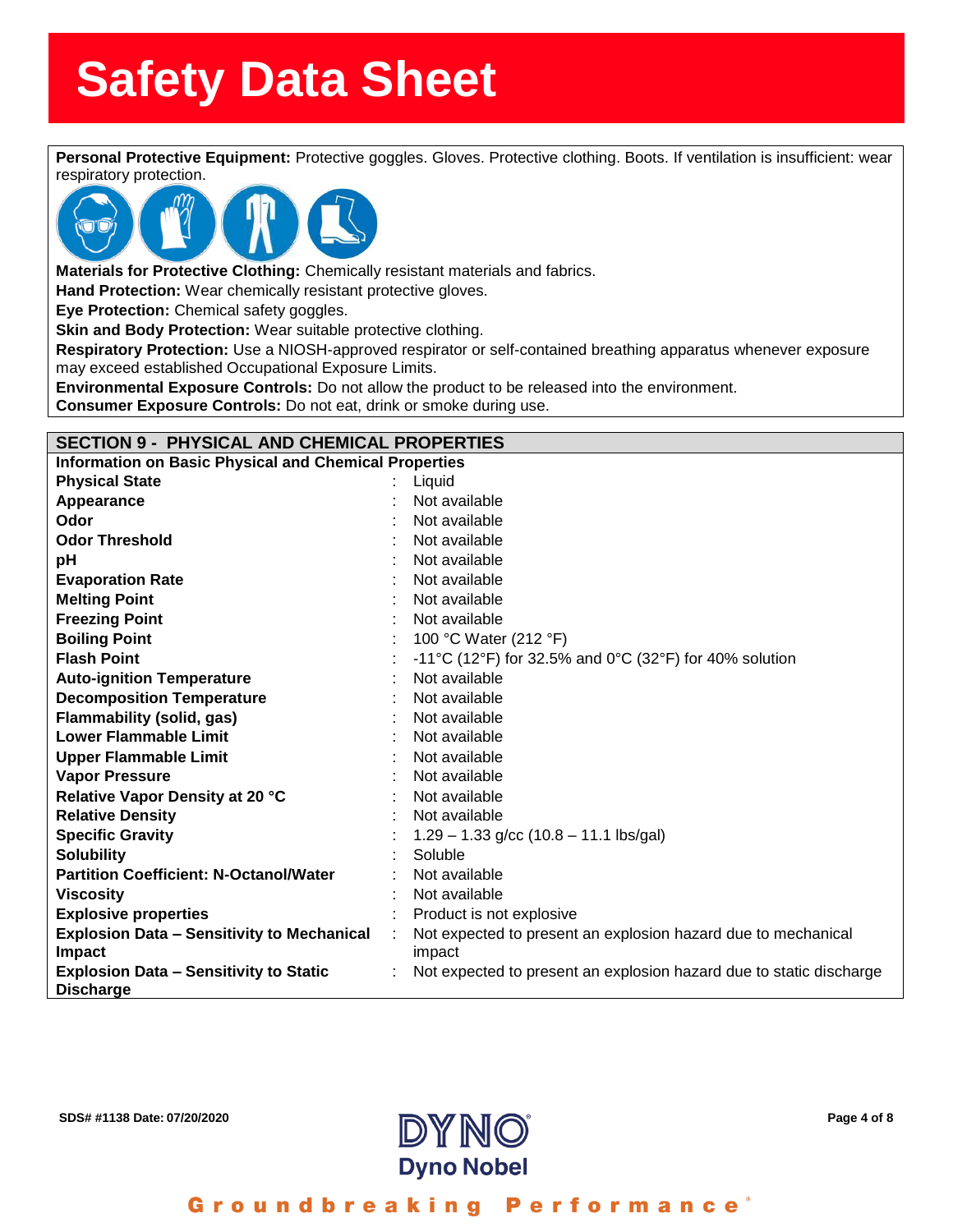# ass<del>ssssSSSS</del><br>Stern Stern Stern Stern Stern Stern Stern Stern Stern Stern Stern Stern Stern Stern Stern Stern Stern Stern St

**Reactivity:** Hazardous reactions will not occur under normal conditions.

**SECTION 10 - STABILITY AND REACTIVITY**<br>**Reactivity:** Hazardous reactions will not occur under normal conditions.<br>Chemical Stability: Stable under recommended handling and storage conditions (see section 7).

**Possibility of Hazardous Reactions:** Hazardous polymerization will not occur.

**Conditions to Avoid:** Direct sunlight, extremely high temperatures, heat, hot surfaces, sparks, open flames, incompatible materials, and other ignition sources.

**Incompatible Materials:** Strong acids, strong bases, strong oxidizers, nitric acid.

Hazardous Decomposition Products: Carbon oxides (CO, CO<sub>2</sub>). Ammonia. Nitrogen oxides.

### **SECTION 11 - TOXICOLOGICAL INFORMATION**

| <b>Information on Toxicological Effects - Product</b>                                                                                                                                                                                              |                  |  |  |
|----------------------------------------------------------------------------------------------------------------------------------------------------------------------------------------------------------------------------------------------------|------------------|--|--|
| <b>Acute Toxicity: Not classified</b>                                                                                                                                                                                                              |                  |  |  |
| <b>LD50 and LC50 Data: Not available</b>                                                                                                                                                                                                           |                  |  |  |
| <b>Skin Corrosion/Irritation: Not classified</b>                                                                                                                                                                                                   |                  |  |  |
| Serious Eye Damage/Irritation: Causes serious eye irritation.                                                                                                                                                                                      |                  |  |  |
| Respiratory or Skin Sensitization: Not classified                                                                                                                                                                                                  |                  |  |  |
| Germ Cell Mutagenicity: Not classified                                                                                                                                                                                                             |                  |  |  |
| Teratogenicity: Not classified                                                                                                                                                                                                                     |                  |  |  |
| <b>Carcinogenicity: Not classified</b>                                                                                                                                                                                                             |                  |  |  |
| Specific Target Organ Toxicity (Repeated Exposure): Not classified                                                                                                                                                                                 |                  |  |  |
| <b>Reproductive Toxicity: Not classified</b>                                                                                                                                                                                                       |                  |  |  |
| Specific Target Organ Toxicity (Single Exposure): Not classified                                                                                                                                                                                   |                  |  |  |
| <b>Aspiration Hazard: Not classified</b>                                                                                                                                                                                                           |                  |  |  |
| Symptoms/Injuries After Inhalation: Dust may cause severe irritation to the mouth, throat, and lungs.                                                                                                                                              |                  |  |  |
| Symptoms/Injuries After Skin Contact: Prolonged contact with large amounts of dust may cause mechanical irritation.                                                                                                                                |                  |  |  |
| Symptoms/Injuries After Eye Contact: Causes serious eye irritation. Symptoms may include: redness, pain, swelling,                                                                                                                                 |                  |  |  |
| itching, burning, tearing, and blurred vision.                                                                                                                                                                                                     |                  |  |  |
| Symptoms/Injuries After Ingestion: Ammonium Nitrate: Ingestion may cause methemoglobinemia. Intial manifestation                                                                                                                                   |                  |  |  |
| of methemoglobinemia is cyanosis, characterized by navy lips, tongue and mucous membranes, with skin color being                                                                                                                                   |                  |  |  |
| slate grey. Further manifestation is characterized by headache, weakness, dyspnea, dizziness, stupor, respiratory                                                                                                                                  |                  |  |  |
| distress and death due to anoxia. If ingested, nitrates may be reduced to nitrites by bacteria in the digestive tract. Signs<br>and symptoms of nitrite poisoning include methemoglobinemia, nausea, dizziness, increased heart rate, hypotension, |                  |  |  |
| fainting and possibly shock. Large doses may cause systemic acidosis.                                                                                                                                                                              |                  |  |  |
| Chronic Symptoms: None expected under normal conditions of use.                                                                                                                                                                                    |                  |  |  |
| Information on Toxicological Effects - Ingredient(s)                                                                                                                                                                                               |                  |  |  |
| LD50 and LC50 Data:                                                                                                                                                                                                                                |                  |  |  |
| Urea (57-13-6)                                                                                                                                                                                                                                     |                  |  |  |
| <b>LD50 Oral Rat</b>                                                                                                                                                                                                                               | 8471 mg/kg       |  |  |
| Ammonium nitrate (6484-52-2)                                                                                                                                                                                                                       |                  |  |  |
| <b>LD50 Oral Rat</b>                                                                                                                                                                                                                               | 2217 mg/kg       |  |  |
| <b>LC50 Inhalation Rat</b>                                                                                                                                                                                                                         | $> 88.8$ mg/l/4h |  |  |
|                                                                                                                                                                                                                                                    |                  |  |  |
|                                                                                                                                                                                                                                                    |                  |  |  |

| <b>SECTION 12: ECOLOGICAL INFORMATION</b> |                                                                         |
|-------------------------------------------|-------------------------------------------------------------------------|
| Not classified<br><b>Toxicity</b>         |                                                                         |
|                                           |                                                                         |
| Urea (57-13-6)                            |                                                                         |
| <b>LC50 Fish 1</b>                        | 16200 - 18300 mg/l (Exposure time: 96 h - Species: Poecilia reticulata) |
| EC50 Daphnia 1                            | 3910 mg/l (Exposure time: 48 h - Species: Daphnia magna [Static])       |
| <b>Persistence and Degradability</b>      |                                                                         |
|                                           |                                                                         |



Groundbreaking Performance°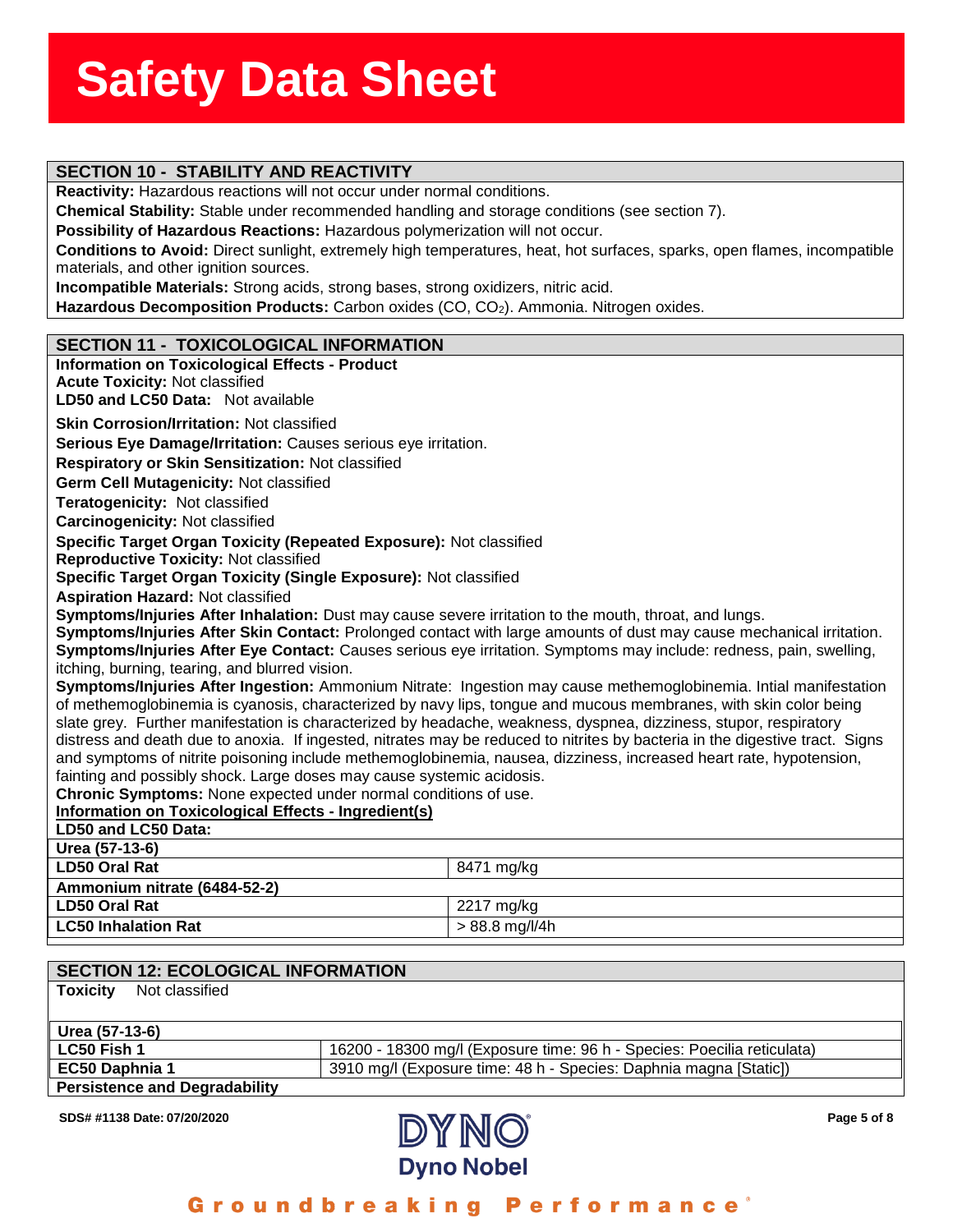| Not available                                               |                               |
|-------------------------------------------------------------|-------------------------------|
| <b>Bioaccumulative Potential</b>                            |                               |
| Urea (57-13-6)                                              |                               |
| <b>BCF fish 1</b>                                           | < 10                          |
| <b>Log Pow</b>                                              | $-1.59$ (at 25 °C)            |
| Ammonium nitrate (6484-52-2)                                |                               |
| <b>BCF fish 1</b>                                           | (no bioaccumulation expected) |
| <b>Log Pow</b>                                              | $-3.1$ (at 25 °C)             |
| <b>Mobility in Soil</b>                                     |                               |
| Not available                                               |                               |
| <b>Other Information:</b> Avoid release to the environment. |                               |

#### **SECTION 13 - DISPOSAL CONSIDERATIONS**

**Sewage Disposal Recommendations:** Do not empty into drains. Do not flush into surface water or sewer system. **Waste Disposal Recommendations:** Dispose of waste material in accordance with all local, regional, national, and international regulations.

**Additional Information:** Dispose through a licensed waste disposal company. Follow federal, state and local regulations. Contaminated dirt may be spread as a fertilizer.

#### **SECTION 14 - TRANSPORT INFORMATION**

**In Accordance with DOT** Not regulated for transport **In Accordance with IMDG** Not regulated for transport **In Accordance with IATA** Not regulated for transport **In Accordance with TDG** Not regulated for transport

#### **SECTION 15 - REGULATORY INFORMATION**

**US Federal Regulations**

**Urea – Ammonium Nitrate Solution**

**SARA Section 311/312 Hazard Classes** Immediate (acute) health hazard

**Urea (57-13-6)**

Listed on the United States TSCA (Toxic Substances Control Act) inventory

**Ammonium nitrate (6484-52-2)**

Listed on the United States TSCA (Toxic Substances Control Act) inventory

**Water (7732-18-5)**

Listed on the United States TSCA (Toxic Substances Control Act) inventory

**US State Regulations**

**Ammonium nitrate (6484-52-2)**

**Water (7732-18-5)**

**Urea (57-13-6)**

U.S. - Minnesota - Hazardous Substance List

U.S. - Texas - Effects Screening Levels - Long Term

U.S. - Texas - Effects Screening Levels - Short Term

**Ammonium nitrate (6484-52-2)**

U.S. - California - Toxic Air Contaminant List (AB 1807, AB 2728)

U.S. - Delaware - Accidental Release Prevention Regulations - Sufficient Quantities

U.S. - Delaware - Pollutant Discharge Requirements - Reportable Quantities

U.S. - Massachusetts - Oil & Hazardous Material List - Groundwater Reportable Concentration - Reporting Category 1

U.S. - Massachusetts - Oil & Hazardous Material List - Groundwater Reportable Concentration - Reporting Category 2

U.S. - Massachusetts - Oil & Hazardous Material List - Reportable Quantity

U.S. - Massachusetts - Oil & Hazardous Material List - Soil Reportable Concentration - Reporting Category 1

U.S. - Massachusetts - Oil & Hazardous Material List - Soil Reportable Concentration - Reporting Category 2



### Groundbreaking Performance'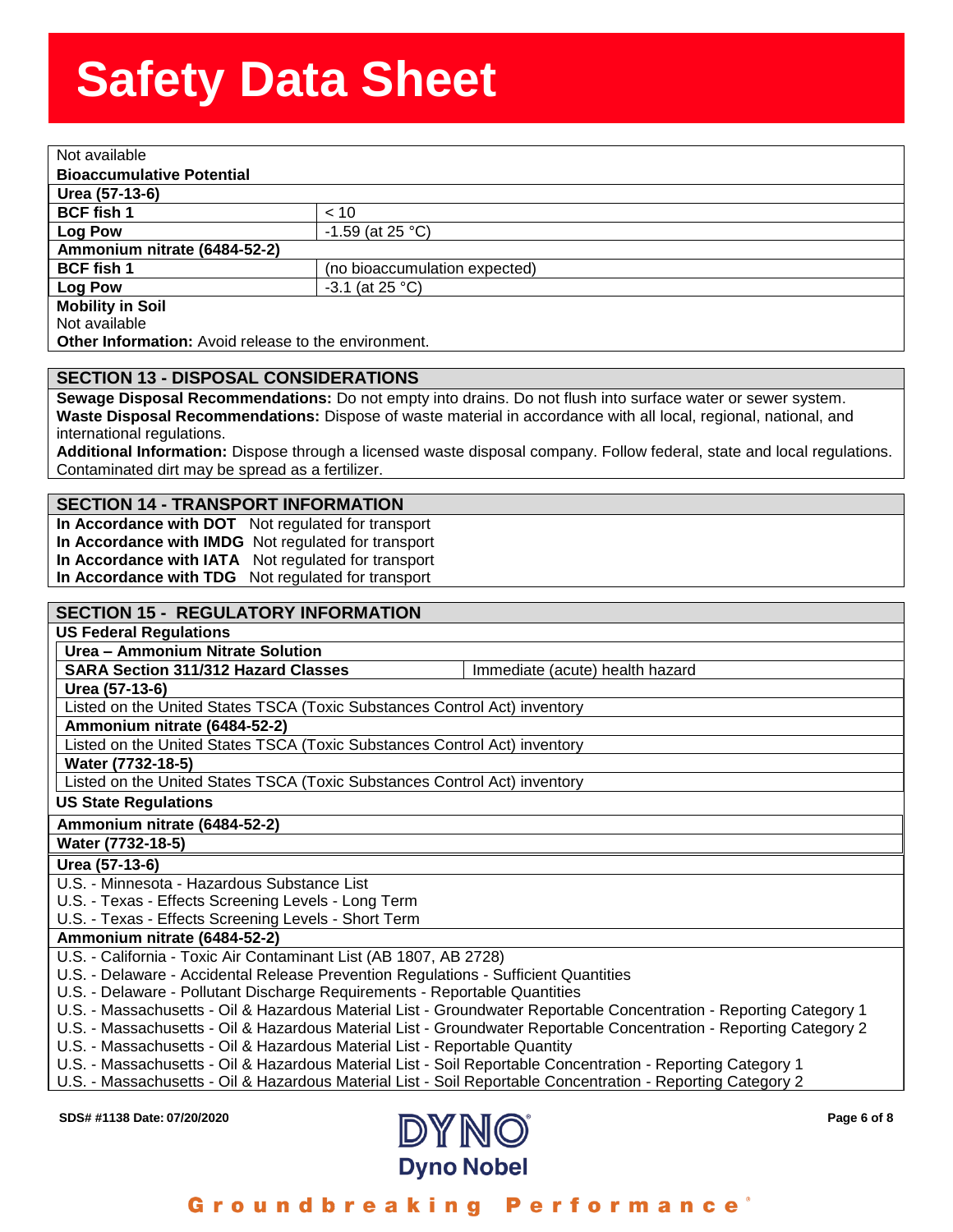| RTK - U.S. - Massachusetts - Right To Know List                                                                          |  |  |
|--------------------------------------------------------------------------------------------------------------------------|--|--|
| RTK - U.S. - New Jersey - Right to Know Hazardous Substance List                                                         |  |  |
| U.S. - New Jersey - Special Health Hazards Substances List                                                               |  |  |
| RTK - U.S. - Pennsylvania - RTK (Right to Know) - Environmental Hazard List                                              |  |  |
| RTK - U.S. - Pennsylvania - RTK (Right to Know) List                                                                     |  |  |
| U.S. - Texas - Effects Screening Levels - Long Term                                                                      |  |  |
| U.S. - Texas - Effects Screening Levels - Short Term                                                                     |  |  |
| Ammonium nitrate (6484-52-2)                                                                                             |  |  |
| U.S. - Massachusetts - Right To Know List                                                                                |  |  |
| U.S. - New Jersey - Right to Know Hazardous Substance List                                                               |  |  |
| U.S. - Pennsylvania - RTK (Right to Know) - Environmental Hazard List                                                    |  |  |
| U.S. - Pennsylvania - RTK (Right to Know) List                                                                           |  |  |
| <b>Canadian Regulations</b>                                                                                              |  |  |
| Urea - Ammonium Nitrate Solution                                                                                         |  |  |
| <b>WHMIS Classification</b><br>Class D Division 2 Subdivision B - Toxic material causing other toxic effects             |  |  |
|                                                                                                                          |  |  |
| Urea (57-13-6)                                                                                                           |  |  |
| Listed on the Canadian DSL (Domestic Substances List)                                                                    |  |  |
| <b>WHMIS Classification</b><br>Uncontrolled product according to WHMIS classification criteria                           |  |  |
| Ammonium nitrate (6484-52-2)                                                                                             |  |  |
| Listed on the Canadian DSL (Domestic Substances List)                                                                    |  |  |
| <b>WHMIS Classification</b><br>Class C - Oxidizing Material                                                              |  |  |
| Class D Division 2 Subdivision B - Toxic material causing other toxic effects                                            |  |  |
| Water (7732-18-5)                                                                                                        |  |  |
| Listed on the Canadian DSL (Domestic Substances List)                                                                    |  |  |
| <b>WHMIS Classification</b><br>Uncontrolled product according to WHMIS classification criteria                           |  |  |
| This product has been classified in accordance with the hazard criteria of the Controlled Products Regulations (CPR) and |  |  |
| the SDS contains all of the information required by CPR.                                                                 |  |  |
|                                                                                                                          |  |  |
| SECTION 16: OTHER INFORMATION, INCLUDING DATE OF PREPARATION OR LAST REVISION                                            |  |  |
| <b>Revision Date</b><br>: 07/20/2020                                                                                     |  |  |
| <b>Other Information</b><br>: This document has been prepared in accordance with the SDS requirements of the             |  |  |
| OSHA Hazard Communication Standard 29 CFR 1910.1200.                                                                     |  |  |
| <b>GHS Full Text Phrases:</b>                                                                                            |  |  |
| Serious eye damage/eye irritation Category 2A<br>Eye Irrit. 2A                                                           |  |  |
| Ox. Sol. 3<br>Oxidizing solids Category 3                                                                                |  |  |

### H272 May intensify fire; oxidizer H319 Causes serious eye irritation

#### **Party Responsible for the Preparation of This Document**

Dyno Nobel Inc. 6440 S. Millrock Drive, Suite 150 Salt Lake City, Utah 84121 Phone: 801-364-4800

**Disclaimer**



#### Groundbreaking **Performance**<sup>®</sup>